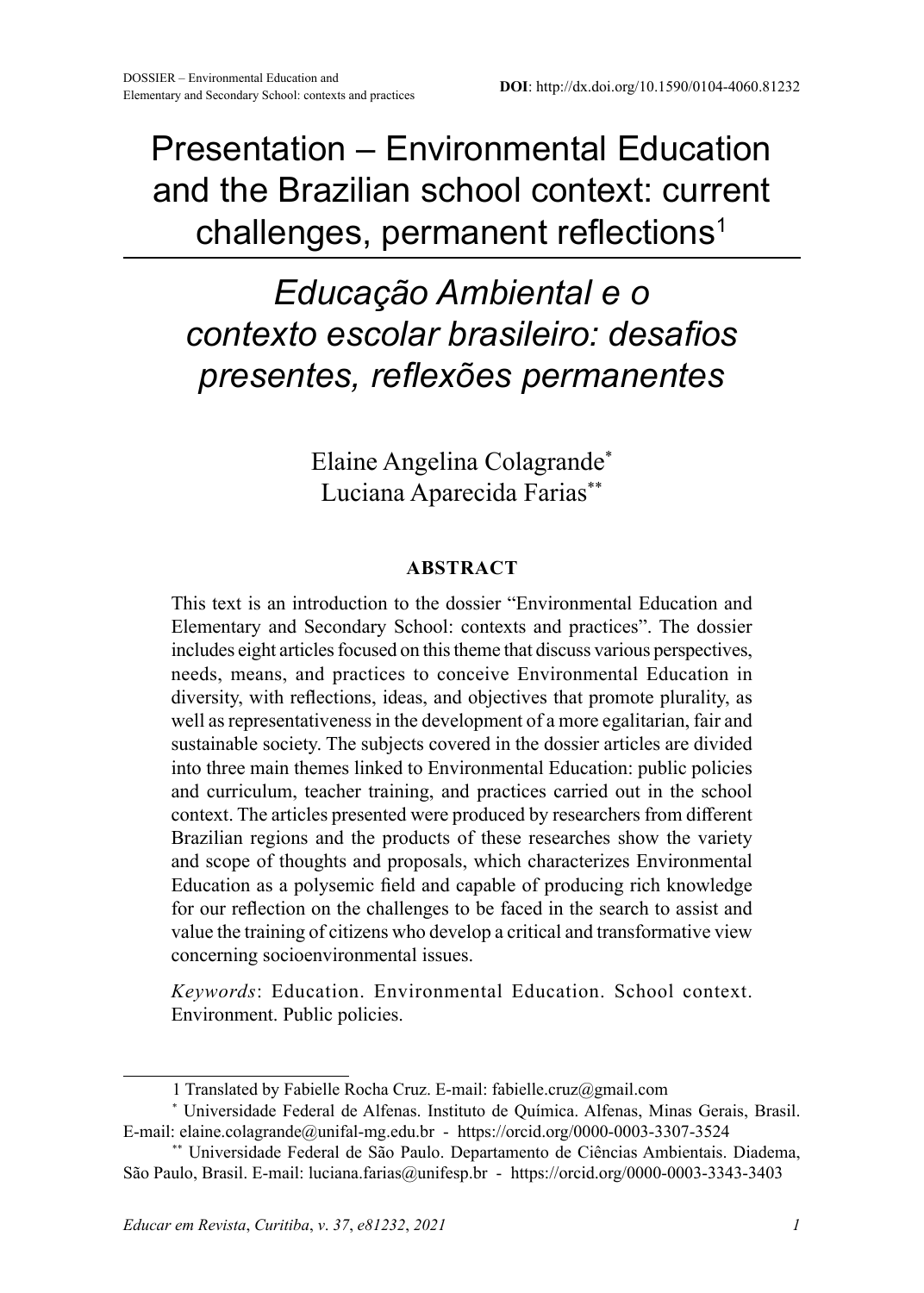## **RESUMO**

Este texto é uma apresentação do dossiê "Educação Ambiental e a Escola Básica: contextos e práticas". O dossiê contempla oito artigos voltados à essa temática e que discutem variadas perspectivas, necessidades, meios e práticas para se conceber uma Educação Ambiental na diversidade, com reflexões, ideias e objetivos que contêm a pluralidade, bem como representatividade na formação de uma sociedade mais igualitária, justa e sustentável. Os assuntos tratados nos artigos do dossiê estão distribuídos em três eixos temáticos vinculados à Educação Ambiental: políticas públicas e currículo, formação de professores, e práticas conduzidas no contexto escolar. Os artigos apresentados foram produzidos por pesquisadores de diferentes regiões brasileiras e os produtos dessas pesquisas evidenciam a variedade e abrangência de pensamentos e propostas, o que caracteriza a Educação Ambiental como um campo polissêmico e capaz de produzir rico conhecimento para nossa reflexão sobre os desafios a serem superados na busca de auxiliar e valorizar a formação de cidadãos que desenvolvam um olhar crítico e transformador no que diz respeito às questões socioambientais.

*Palavras-chave*: Educação. Educação Ambiental. Contexto escolar. Meio ambiente. Políticas públicas.

> The exercise of philosophy consists of learning to see through certain glasses until the limits of that vision are revealed and the need to change lenses arises. (GIANNOTTI, 2011, p. 193, our translation).

> > Is it different in Environmental Education?

We present the dossier "Environmental Education and Elementary and Secondary School: contexts and practices". The idea for this work came from our concerns as researchers about the place of the environment in the educational sphere and how this debate has been developed in school spaces. Environmental Education is a field of knowledge established over the last few years, very promising in terms of a critical and socio-environmentally responsible citizen and their formation, but characterized by a paradox, particularly in the Brazilian context.

Probably few individuals, if asked about the importance of this field, would deny its urgency and potential. Particularly because Environmental Education has been identified as fundamental in the development of sustainable societies, despite the meanings behind these widespread concepts of sustainability and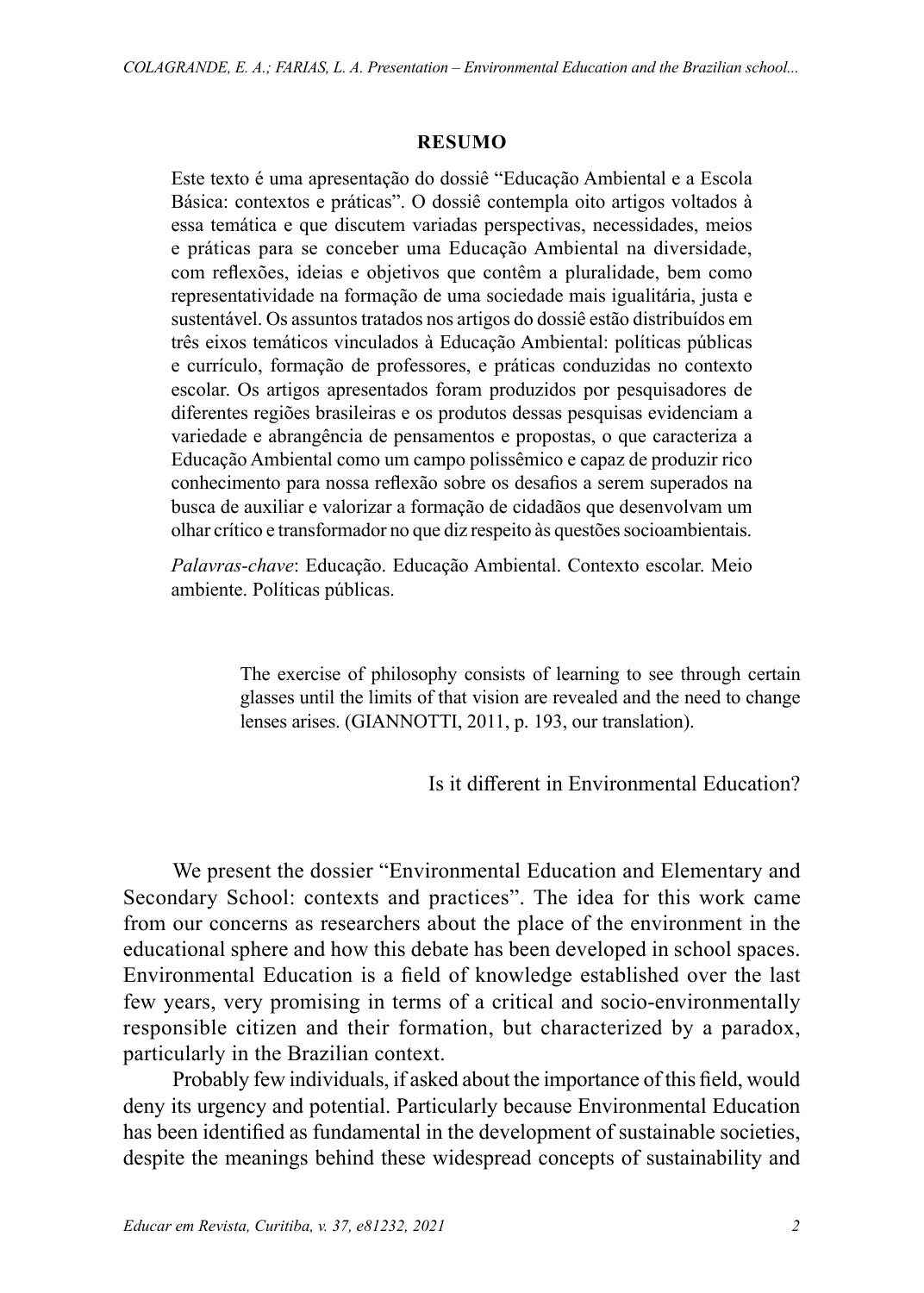sustainable development, as highlighted by Jacobi (2005). Therefore, the importance of Environmental Education is always highlighted in different speeches and rhetoric. However, as it is a polysemic concept, it has often been misunderstood to its objectives and its value to society, in addition to being far from having a priority position in formal schools worldwide (PALMER, 1998; CARTER; SIMMONS, 2010), being no different from what happens in Brazil.

Several authors have reported that, in addition to becoming polysemic, Environmental Education, as presented in textbooks, as well as practiced in Brazilian schools, in general, is still very much associated with behavioral changes, little favoring a transformation of values and the individual, denouncing a very instrumental perspective (LAYRARGUES; LIMA, 2014; FARIAS *et al*., 2017; BIONDO, 2019). The result of this scenario is a generalized feeling of frustration, which is aggravated by the environmental and educational setbacks in the current Brazilian political scenario. Tristão, 2005, reflected on this in her article entitled "*Weaving the threads of Environmental Education: the subjective and the collective, the thought and the lived*":

> I have thought and observed, in several meetings with teachers, environmental educators, and educators, that this can be the triggering element of the feeling of frustration and anguish they sometimes feel for the gigantic ideal of reversing the situation of the destruction of natural and rescue the relationship between culture/nature, society/environment. The big issue is not the feeling for this great co-responsibility, but the feeling of an unbearable weight in which responsibility and impotence confront each other when the result of the educational process does not revert to significant daily practices (TRISTÃO, 2005, p. 253, our translation).

Therefore, it was from these concerns and reflections about the Environmental Education activities currently developed in Brazilian schools that the idea of this dossier emerged, seeking to assess what has changed, particularly after the publication of the *Ministério da Educação* [Ministry of Education] (MEC) report entitled "Education in diversity: what schools that claim to carry out environmental education do" (BRASIL, 2007, our translation). The questions initially proposed were debated by researchers from different Brazilian regions who responded to our invitation, which represents and provides an important diversity of research, and also takes regional contexts into account. Questions such as: "What kind of Environmental Education is practiced in schools? What are the influences of public policies aimed at Environmental Education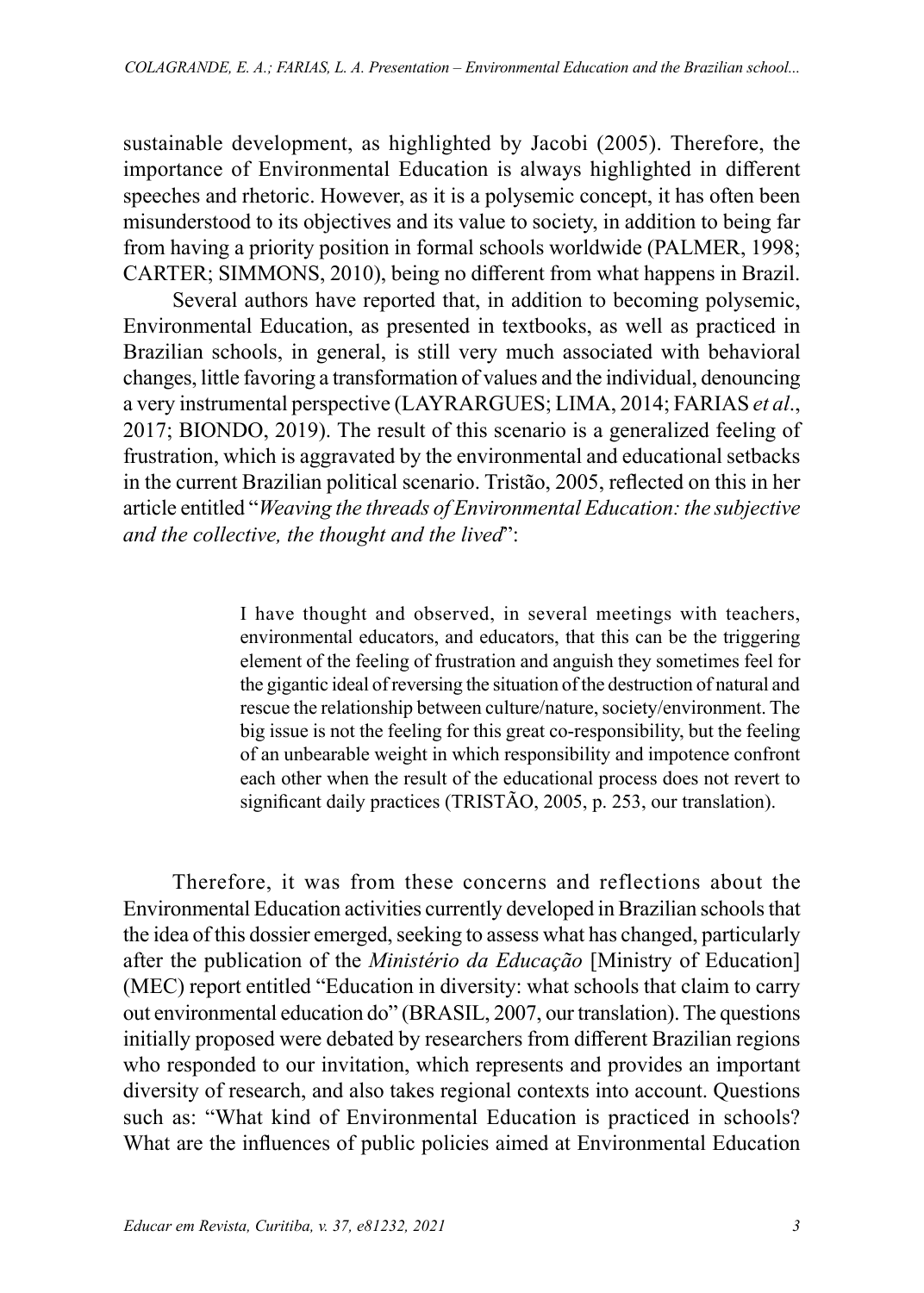in force in the country and the activities developed in these spaces? What are the pedagogical practices used by schools to insert Environmental Education into the curriculum? What changes are taking place in school life as a result of this insertion? What are the possible impacts of these practices on school communities?", has led us to outline three axes of study related to Environmental Education in the school context: public policies and school curriculum, teacher training, and pedagogical practices in school spaces.

In the opening of the set of studies that make up the dossier, the article entitled *An education for the end of the world? Contemporary socioenvironmental challenges and the role of Environmental Education in school contexts* proposes a relevant and urgent discussion on the challenges that humanity is currently experiencing, witnessing socio-environmental, economic and health conflicts, the increase in social inequalities, disrespect for space and knowledge produced and cultivated by traditional communities, scientific denial, climate change, among many other situations that exert a direct influence and compromise the balance and life of the planet. Given the discussed scenario, the text promotes an important reflection on the challenges and contributions of Environmental Education in the school context. The school is not the only way to solve socioenvironmental issues, however, in this space there are conditions and potential for the production of new knowledge, in a cooperative and transformative way, to intervene in the causes of problems and not just in solving their effects.

Concerning the first axis, public policies aimed at the field of Environmental Education are currently in force in the country, such as the *Política Nacional de Educação Ambiental* [National Environmental Education Policy] (BRASIL, 1999) and the *Diretrizes Curriculares Nacionais para a Educação Ambiental* [National Curriculum Guidelines for Environmental Education] (BRASIL, 2012). However, how does the product of these policies materialize in school spaces, considering, for example, among other factors present, that the individuals who make up these spaces bring with them experiences and experiences that can influence the actions carried out at school? The article entitled *Indicators for evaluation of public policies of Environmental Education in schools: an analysis in the light of the policy cycle and the theory of enactment* promotes this discussion, through the presentation of the process of construction and application of a matrix of indicators, intending to evaluate the impacts of public policies on Environmental Education in school spaces, with the observation of specific dimensions identified in the study. Such discussion leads us to reflect, among other situations, on the value of the collaborative and collective character of Environmental Education projects developed in school environments and also on the potential and challenges existing in the realities of schools, factors that influence decisions, and future actions in this field.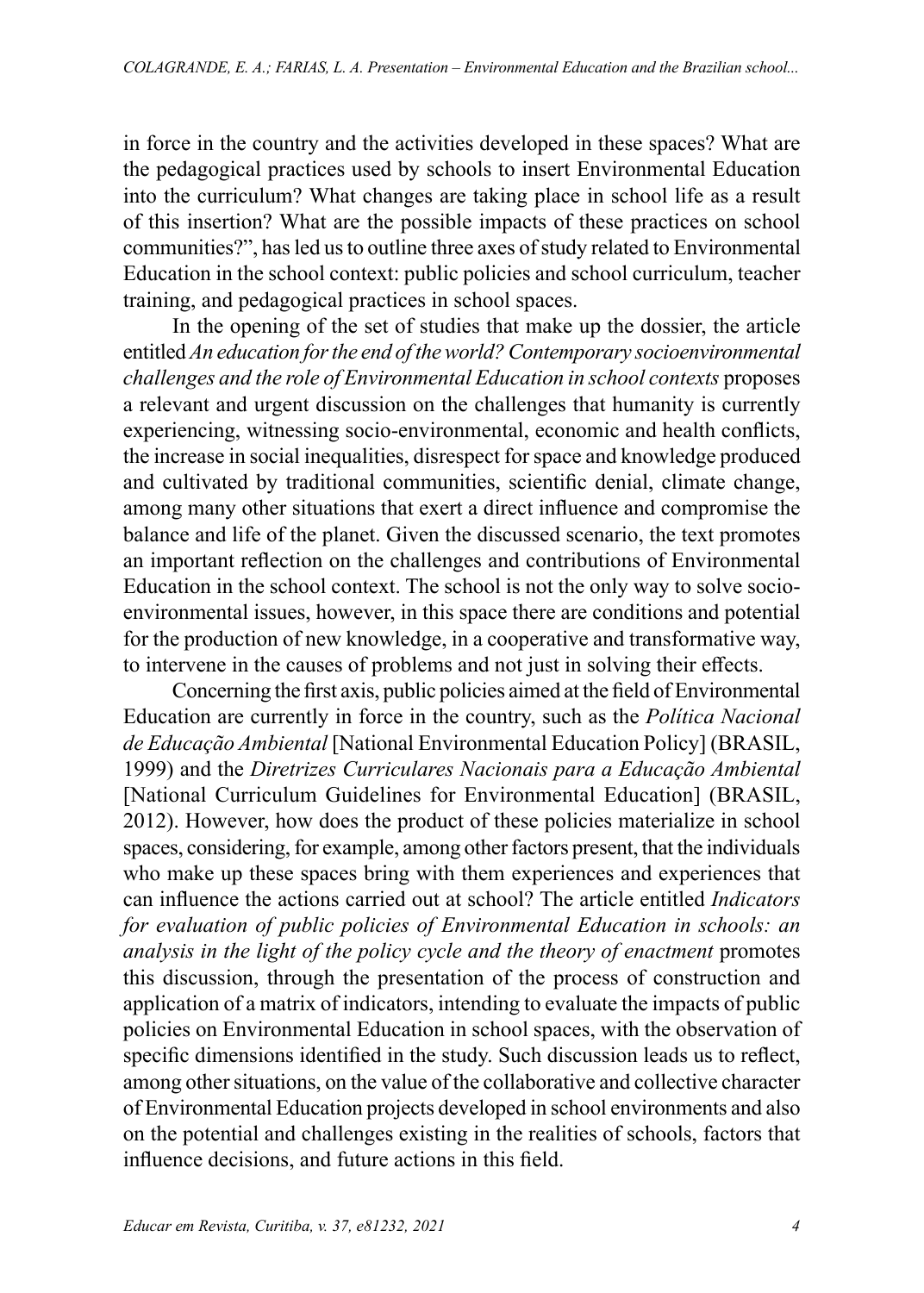In this same line of thought, that of understanding the factors that influence the insertion and presence of Environmental Education in school curricula, the article *Environmental Education in the micro contexts of curriculum production at school* is presented, in which the authors, taking the policy cycle approach as a theoretical basis, analyzed the paths for this insertion in two basic education schools, considering that the school spaces are constituted by different local contexts that influence the elaboration of their curricula. As a product of immersion in the chosen institutions, to understand how environmental issues are inserted and discussed in these spaces, the results lead us to reflect that the form of development of Environmental Education is plural and that each school universe has its dynamics, plans, and conducts actions that consider their needs and experiences, concepts and values, which can characterize the breadth of the field of Environmental Education.

The planning and development of Environmental Education actions in school contexts involve several professionals, including teachers. The second axis contemplates this very essential theme. From the perspective of these professionals, what are the difficulties that arise for them to conduct Environmental Education activities in schools? Can such difficulties influence the effective participation of teachers in activities promoted by the school? If we consider that teachers have an important role in bringing students closer to scientific knowledge, giving them a voice and attention to their experiences becomes essential for the planned actions to be effective and meaningful. The article *Environmental Education: aspects that hinder teacher engagement in public schools in the Federal District* presents the results of a survey that provided public school teachers participating in the research with a significant moment of exposition of their reports on this issue. The results lead us to think about the diverse and broad challenges to be overcome, which range from aspects that involve the structure and functioning of schools to aspects of initial and continuing teacher education, concerning Environmental Education.

The third axis favors reflection on how Environmental Education can be contemplated in school actions, which opens up a field for promising proposals. The article entitled *Reflections on climate change communication and environmental care: the teachers' view in the school context* presents the results of a survey carried out with teachers whose objective was to understand how they discuss issues related to climate change and the meaning of the term environmental care in their classes, as well as how they perceive their students' impressions regarding these issues. The research leads us to reflect on the potential of these discussions in the classroom, about coexistence and relationships with the environment in the search for a society that is sustainable, objectives that are present in the scope of Environmental Education.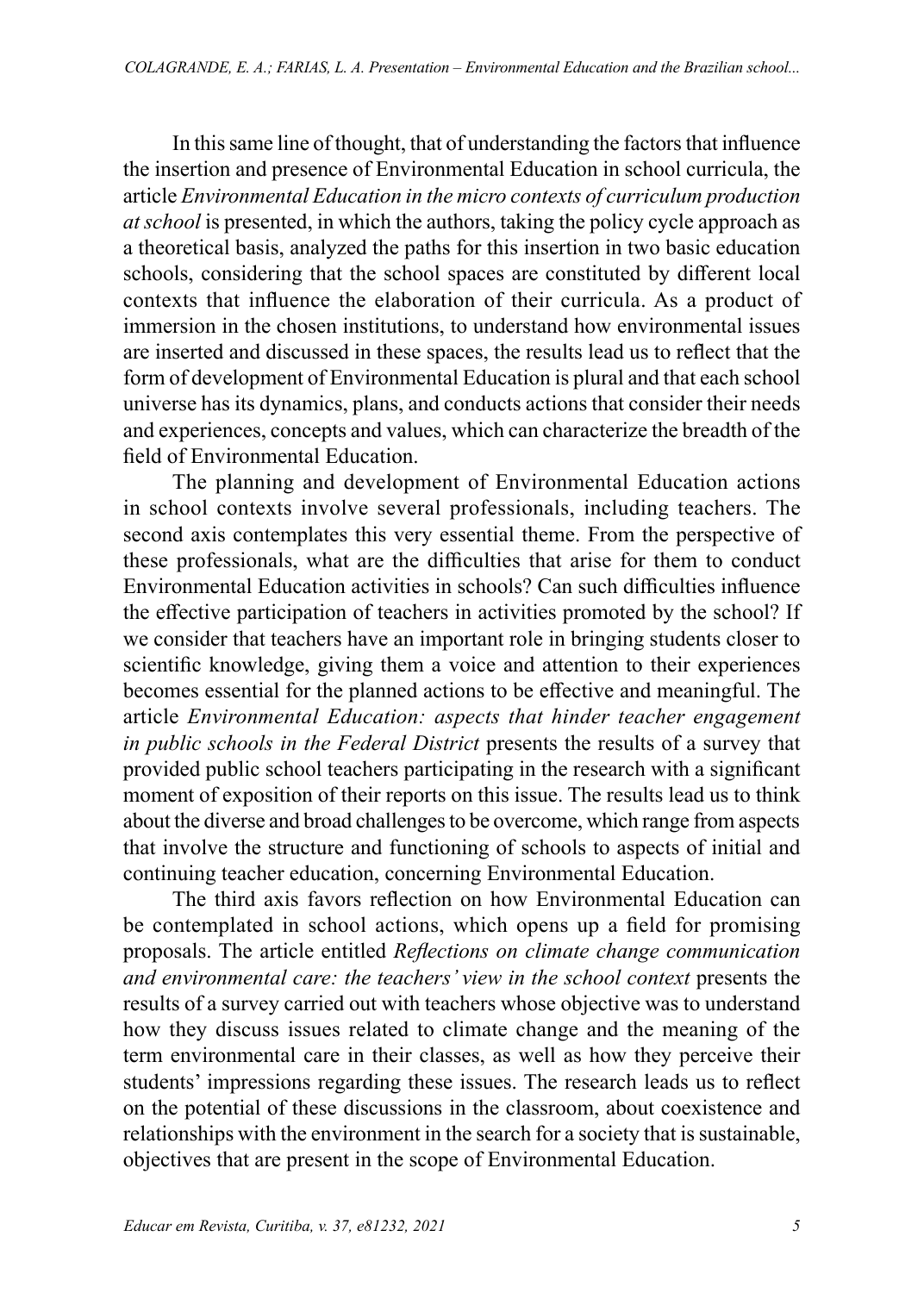Given the various social and environmental challenges, it is essential to include the discussion on natural disasters. But how to promote this debate in school spaces to awaken the interest and participation of students? This is the theme of the article entitled *Disasters in Brazil? Practices and approaches in education in risk and disaster reduction*, in which the researchers present practices in Disaster Risk Reduction Education (DRRE) and indicate connections of this theme with Environmental Education in points contained in the Environmental Education for Sustainable Societies and Global Responsibility Treaty. These practices were shared in a national campaign, promoted from 2016 to 2018, called *#AprenderParaPrevenir*. The authors analyzed the school activities presented, as well as categorized the types of didactic approaches involved in such practices, showing, through the presented discussions, the interactions and possibilities with the field of Environmental Education.

From the idea that Environmental Education is plural and that school spaces can cultivate different ways of relationships between members of their communities, the article *A school-environment between poetics, narratives and experimentations* intends to show that in these spaces it is possible to have diversity in the development of proposals for Environmental Education. The authors call the school space the school environment and seek to show, from the report of the planned workshops and the narratives presented in the text (constructed and recorded in a field diary), that art and poetry can help raise students' awareness in the that it concerns the interactions existing between human beings and nature and that through these forms of expression we can recognize and value the experiences and knowledge that different actors in schools have and share in these spaces.

The discussion about the place and potential of Environmental Education and the relationship of this field with sustainability has been presented as the focus of several studies, such as those by Jacobi (2003) and Loureiro (2014). Concerning the school space, there are studies on the relationship between the field of Environmental Education and the concept and objectives of the socalled sustainable schools. The article *Sustainability practices and ecosophies in Primary Education schools in Brazil and Australia* proposes to present the results of experiences developed by public schools in both countries (in Brazil, the investigation took place in the state of Espírito Santo, and Australia, in the state of Victoria), which developed actions or which adhered to national programs to encourage the development of sustainability practices. The text is an invitation to reflections on the meaning that the authors highlight regarding sustainable practices, considering the principles of ecosophy. The results show characteristics, values, and efforts present in these two very different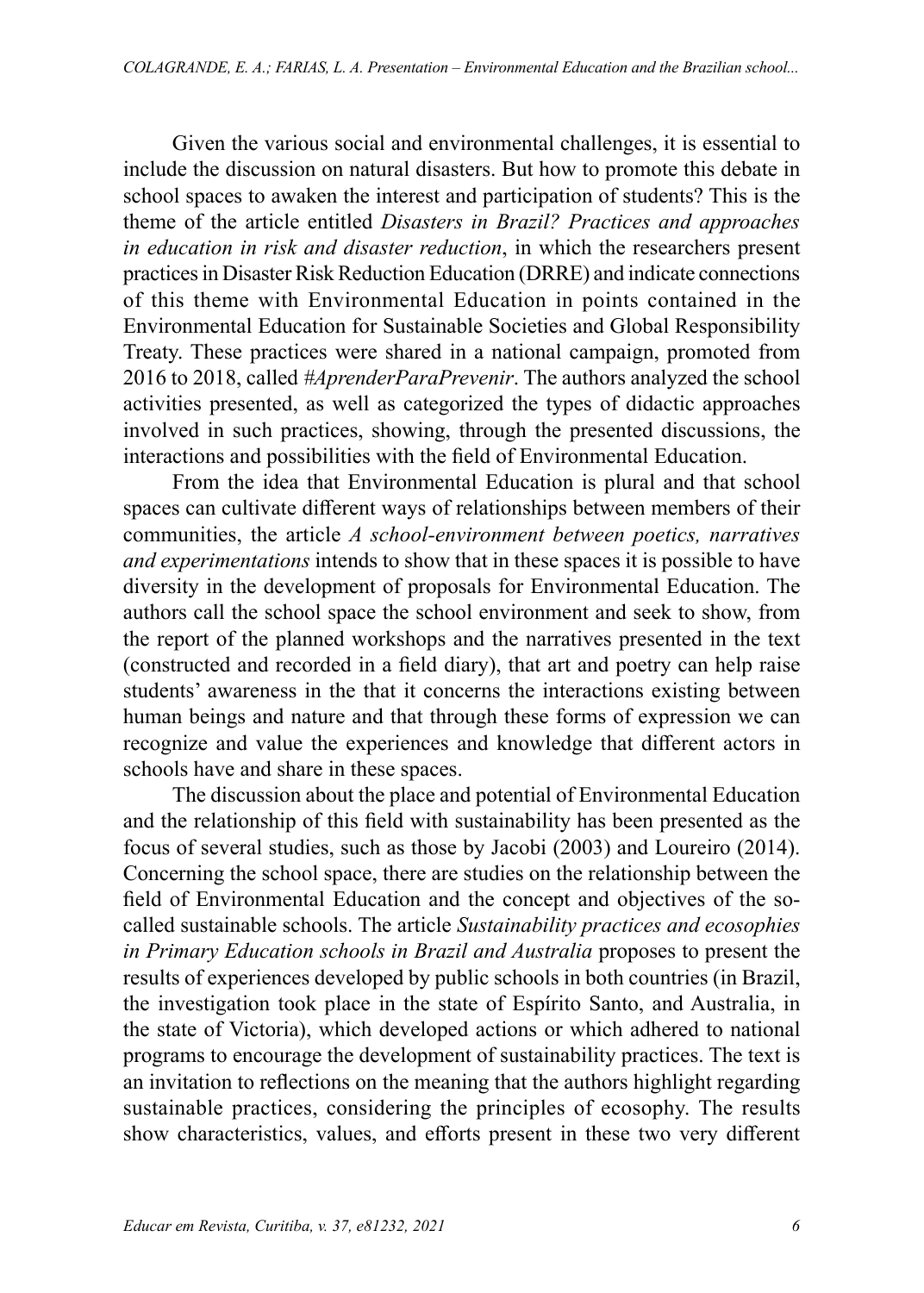contexts, towards effective collective actions in the quest to overcome existing economic, political, and social challenges in building fairer, more democratic, and sustainable societies.

Given the rich diversity of studies presented in the dossier, it is possible to highlight experiences that bring us hope, but also the challenges that lie on the horizon, which shows that many of the problems pointed out by the MEC report in 2007 are still present, as an Environmental Education still training (BRUGGER, 2004) with little inclusion in the curricula, and aggravated by recent setbacks in the Brazilian educational scenario, such as those brought by the Common National Curriculum Base regarding the space of Environmental Education, as shown by studies such as those by Andrade and Piccinini (2017), Behrend, Cousin and Galiazzi (2018) and Oliveira and Neiman (2020). However, resistance is always present, being the result of the flame of persistence and resilience that shines in the heart of each environmental educator. And in this sense, the United Nations Educational, Scientific and Cultural Organization (UNESCO), in its recently released report "Learn for our planet: a global review of how environmental issues are integrated into education", invites us to intensify efforts until 2030, considering the information, presented in the report, that 45% of all education documents studied, from 46 UNESCO member states, made little or no reference to environmental issues (UNESCO, 2021). Stefania Giannini, UNESCO Deputy Director for Education, highlights that:

> The world has long acknowledged the need to harness the power of education to meet sustainable development challenges, but there is still not enough systematic information on where countries stand on addressing climate change, biodiversity and environment more generally in education systems. To make progress, we must understand where the gaps lie (UNESCO, 2021, p. 4).

Finally, we hope that the works that make up this dossier can contribute to the maturation of our reflections on what Environmental Education is necessary in the context of the Brazilian school, to consolidate the formation of an Ecological Subject capable of being and being in the world in a more balanced and responsible way, with the adoption of ecologically oriented attitudes, overcoming the individual-nature dichotomy (CARVALHO, 2013).

In line with the notes presented by UNESCO, it is essential to adopt new directions and perspectives for Environmental Education in the Brazilian school context! The pandemic caused by the new coronavirus brought the world to a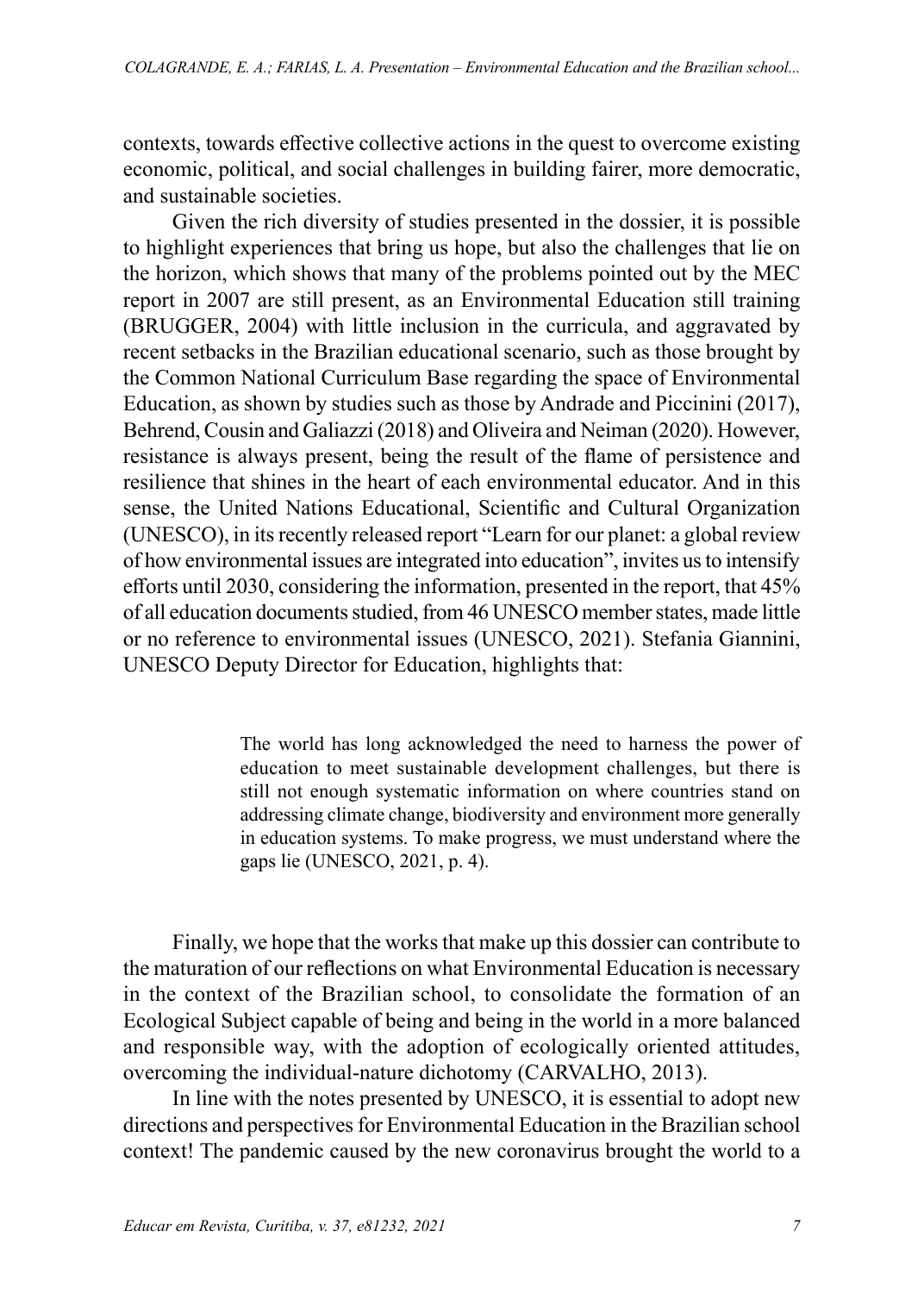halt, and forcibly, together with the already undeniable transformations that have been taking place as a result of climate change, caused us to reflect on the impact of the presence of our species on the planet, as well as to reassess our way of perceiving and relating to the environment; And so, conducting Environmental Education proposals that incorporate the climate emergency into their agenda, make people realize the simplicity of the Earth and the complexity of the world and societies (SATO; SANTOS; SÁNCHEZ, 2020), as well as incorporating the values of cultural diversity, of limits and potentials of nature, equity, and democracy (LEFF, 2010).

## **REFERENCES**

ANDRADE, Maria Carolina Pires; PICCININI, Cláudia Lino. Educação ambiental na Base Nacional Comum Curricular: retrocessos e contradições e o apagamento do debate socioambiental. *In*: ENCONTRO PESQUISA EM EDUCAÇÃO AMBIENTAL, 9., 2017, Juiz de Fora. *Anais eletrônicos* [...]. Juiz de Fora: UFJF, 2017. Available at: http://epea. tmp.br/epea2017\_anais/pdfs/plenary/0091.pdf. Access on: May 26, 2021.

BEHREND, Danielle Monteiro; COUSIN, Cláudia da Silva; GALIAZZI, Maria do Carmo. Base Nacional Comum Curricular: O que se mostra de referência à educação ambiental? *Ambiente & Educação*, Rio Grande, v. 23, n. 2, p. 74-89, 2018.

BIONDO, Evelin Cunha. A educação ambiental realizada por fundações, institutos e empresas: uma análise a partir de seus materiais didáticos para professores. *Ambiente & Educação*, Rio Grande, v. 24, n. 1, p. 75-92, 2019. Available at: https://periodicos.furg. br/ambeduc/article/view/7961/5843. Access on: May 26, 2021.

BRASIL. Presidência da República. *Lei nº 9.795, de 27 de abril de 1999*. Dispõe sobre a educação ambiental, institui a Política Nacional de Educação Ambiental e dá outras providências. Brasília, DF: Presidência da República, 1999. Available at: https://planalto. gov.br/ccivil\_03/LEIS/L9795.htm. Access on: May 18, 2021.

BRASIL. Ministério da Educação. Conselho Nacional de Educação. Conselho Pleno. *Resolução nº 2, de 15 de julho de 2012*. Estabelece as Diretrizes Nacionais para a Educação Ambiental. Brasília, DF: MEC, 2012. Available at: http://portal.mec.gov. br/index.php?option=com\_docman&view=download&alias=10988-rcp002-12 pdf&category\_slug=maio-2012-pdf&Itemid=30192. Access on: May 18, 2021.

BRUGGER, Paula. *Educação ou adestramento ambiental?* Florianópolis: Argos, 2004.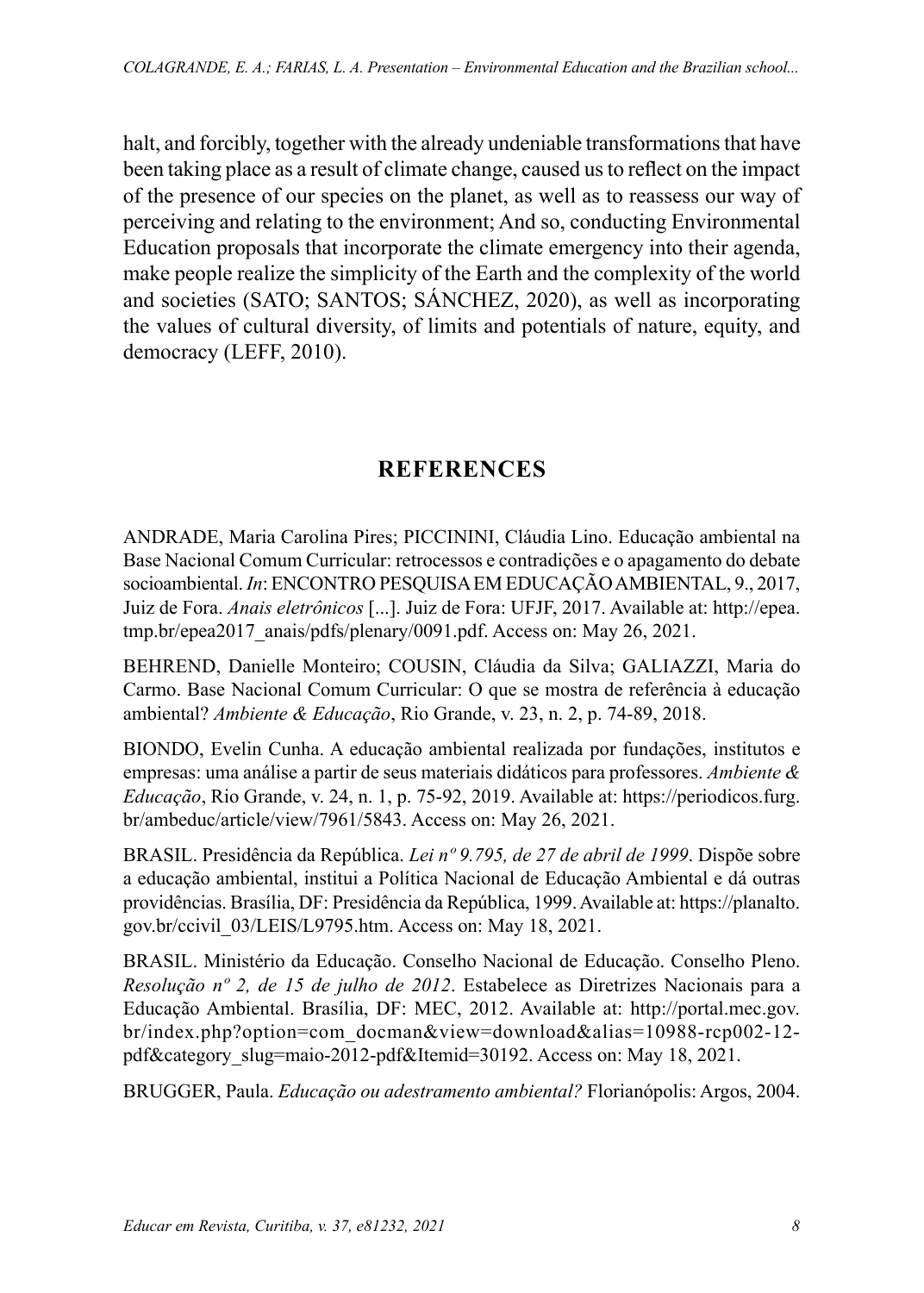CARTER Robert L.; SIMMONS, Bora. The History and Philosophy of Environmental Education. *In*: BODZIN, Alec M.; SHINER KLEIN, Beth; WEAVER, Starlin (ed.). *The Inclusion of Environmental Education in Science Teacher Education*. Dordrecht: Springer, 2010. p. 3-16. DOI 10.1007/978-90-481-9222-9\_1. Available at: https://link.springer.com/ chapter/10.1007%2F978-90-481-9222-9\_1#citeas. Access on: May 26, 2021.

CARVALHO, Isabel Cristina de Moura. O sujeito ecológico: a formação de novas identidades na escola. *In*: PERNAMBUCO, Marta; PAIVA, Irene (org.). *Práticas coletivas na escola*. Campinas: Mercado de Letras, 2013. v. 1, p. 115-124. (Série Educação Geral, Educação Superior e Formação Continuada do Educador).

FARIAS, Luciana Aparecida *et al*. Opposite shores: a case study of environmental perception and social representations of public school teachers in Brazil. *International Research in Geographical and Environmental Education*, London, v. 1, p. 1-13, 2017. Available at: https://www.tandfonline.com/doi/abs/10.1080/10382046.2017.1285136. Access on: May 18, 2021.

GIANNOTTI, José Arthur. *Notícias no espelho*. São Paulo: Publifolha, 2011.

JACOBI, Pedro Roberto. Educação ambiental, cidadania e sustentabilidade. *Cadernos de Pesquisa*, São Paulo, n. 118, p. 189-205, 2003. Available at: https://www.scielo.br/j/ cp/a/kJbkFbyJtmCrfTmfHxktgnt/?format=pdf&lang=pt. Access on: May 26, 2021.

JACOBI, Pedro Roberto. Educação Ambiental: o desafio da construção de um pensamento crítico, complexo e reflexivo. *Educação e Pesquisa*, São Paulo, v. 31, n. 2, p. 233-250, 2005. Available at: https://www.scielo.br/j/ep/a/ZV6sVmKTydvnKVNrqshspWH/?for mat=pdf&lang=pt. Access on: May 26, 2021.

LAYRARGUES, Philippe Pomier; LIMA, Gustavo Ferreira da Costa. As macrotendências político-pedagógicas da educação ambiental brasileira. *Ambiente & Sociedade*, São Paulo, v. 17, n. 1, p. 23-40, 2014.

LEFF, Enrique. *Epistemologia Ambiental*. São Paulo: Cortez, 2010.

LOUREIRO, Carlos Frederico Bernardo. *Sustentabilidade e educação*. São Paulo: Cortez, 2014.

OLIVEIRA, Lucas de; NEIMAN, Zysman. Educação Ambiental no âmbito escolar: análise do processo de elaboração e aprovação da Base Nacional Comum Curricular (BNCC). *Revista Brasileira de Educação Ambiental*, São Paulo, v. 15, n. 3, p. 36-52, 2020. Available at: https://periodicos.unifesp.br/index.php/revbea/article/view/10474/7735. Access on: May 26, 2021.

PALMER, Joy. *Environmental Education in the 21st Century*: Theory, Practice, Progress and Promise. Londres: Routledge, 1998.

SATO, Michèle; SANTOS, Déborah Luíza; SÁNCHEZ, Celso. *Vírus*: Simulacro da vida? Rio de Janeiro: UNIRIO; Cuiabá: UFMT, 2020.